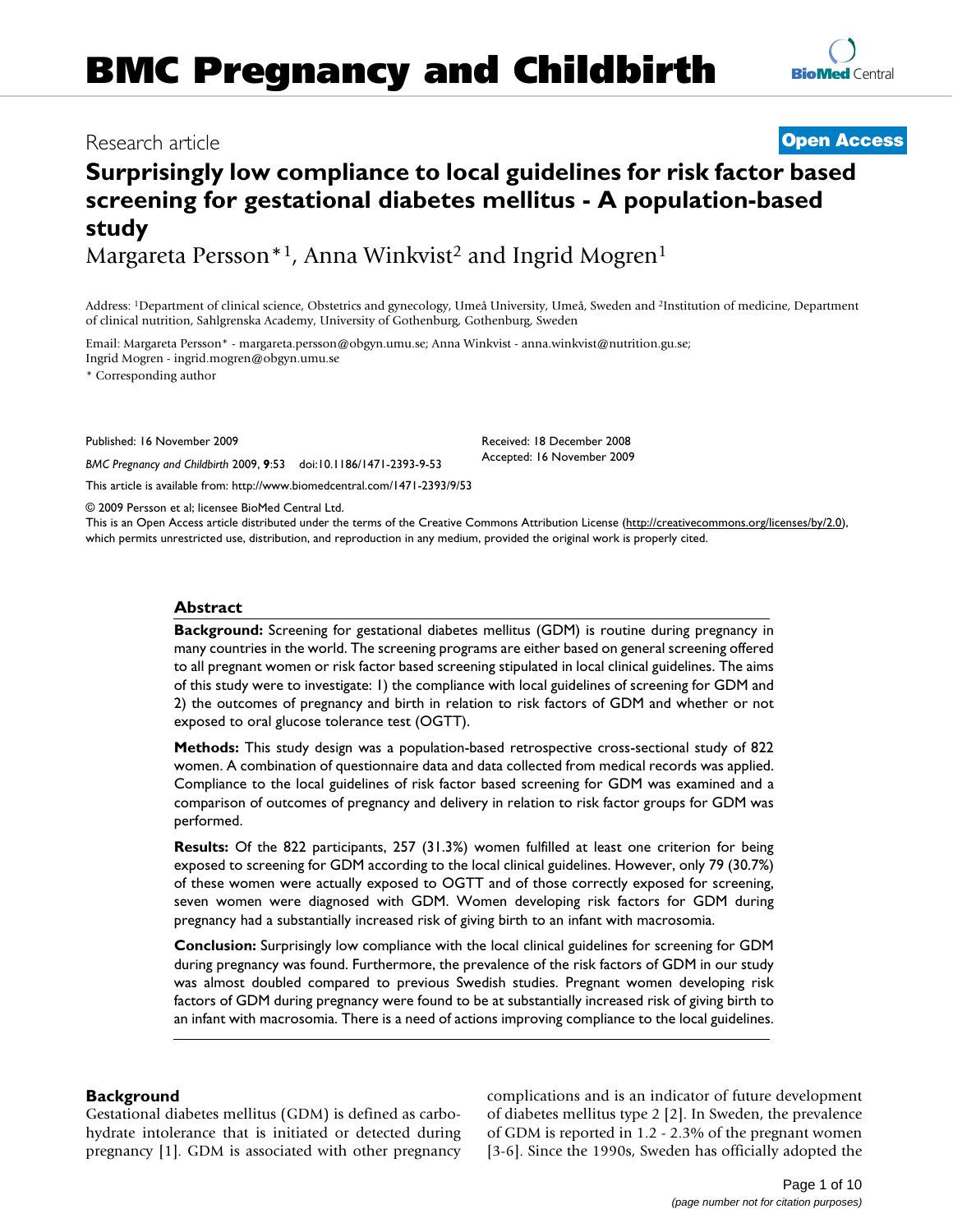European recommendation of selective screening for GDM [\[7\]](#page-9-4). However, a Swedish audit of all local guidelines for screening, diagnostics and treatment for GDM reveals no national unified guidelines [[8](#page-9-5)].

Risk factors for GDM may be categorized in maternal or pregnancy-related factors. The risk factors include obesity, multiparity, high maternal age, family history of diabetes mellitus and a previous delivery with a macrosomic infant [[2\]](#page-9-1). Elevated levels of fasting plasma glucose [\[9\]](#page-9-6), repeated glucosuria and elevated levels of random plasma glucose during pregnancy are pregnancy-related risk factors for GDM [\[10\]](#page-9-7) as well as accelerated foetal growth and polyhydramniosis [[11](#page-9-8)].

Few studies have examined compliance with local guidelines of screening for GDM. In a Thai study, the compliance to local guidelines for GDM screening was 78% of the pregnant women [[12\]](#page-9-9). Further, compliance of local guidelines for GDM in Australia was 95.3% [\[13](#page-9-10)], while the compliance rate in France was 80% [[14\]](#page-9-11). Even though the compliance rate is high in these studies, not all qualified women underwent screening as recommended in the local guidelines. Hence some women with GDM may go undetected. Untreated GDM or impaired glucose tolerance (IGT) seem to increase the risk of adverse outcomes such as macrosomia, and cesarean sections [\[15](#page-9-12)[,16](#page-9-13)], as well as an increased risk of preterm delivery [[16](#page-9-13)].

The aims of this study were to investigate:

1. The compliance with local guidelines of screening for GDM.

2. The outcomes of pregnancy and birth in relation to risk factors of GDM and whether or not exposed to oral glucose tolerance test (OGTT).

## **Method**

The study design was a population-based, retrospective, cross-sectional study combining data from a questionnaire with data of medical records. The Regional Ethical Review Board, University of Umeå, Sweden, has approved the study (Dnr 05-020M).

## *Procedure*

The current study is an extension of a previous questionnaire study investigating low back and pelvic girdle pain during pregnancy. The initial recruitment procedure has been reported elsewhere in detail [\[17](#page-9-14)[-19](#page-9-15)]. Data were gathered between January 1, 2002 through April 30, 2002 from Umeå University Hospital (UUH) and Sunderby Hospital (SH), both located in the northern part of Sweden. The initial data set for this study consisted of 891 women. Inclusion criteria for participation were delivery

after 23 gestational weeks and proficiency in the Swedish language. All women participating in the initial study were contacted through a letter sent by mail with information of the extension of the study. It was explained in the letter that they could withdraw from further participation by returning a prepaid envelope with a note saying that they declined further participation. After the informed consent of the participants, comprehensive information on the outcomes of pregnancy and childbirth was collected from medical records and added to the previously collected questionnaire data. The selection of the final sample is presented in Figure [1](#page-2-0). The participants in this study consisted of 822 women, constituting 73.8% of the total eligible population of 1114 women who had delivered within the two hospitals during the same period.

# *Questionnaire and medical data*

The questionnaire covered different aspects of gynaecologic and obstetric history of the participating women as well as questions concerning life style before and during pregnancy. Parts of these data have been presented in relation to low back and pelvic girdle pain [[17](#page-9-14)-[19](#page-9-15)]. From each medical record, 75 items presenting maternal characteristics and pregnancy outcomes were collected and added to the questionnaire data. These items included the presence of risk factors according to the local guidelines of GDM screening, medical outcomes of pregnancy and birth, and medical diagnosis using International Classification of Diseases (ICD) version 10.

## *Local guidelines of screening for GDM*

The local guidelines obtained for both catchment areas, addresses the risk factors which indicates screening for GDM. Compilation of local guidelines for each catchment area is presented in Table [1](#page-3-0). The majority of the criteria were identical in the catchment areas. According to the guidelines, the OGTT should be performed in early pregnancy in women with prior GDM and repeated at 28 gestational weeks if the first OGTT were normal. Other risk factors indicated that OGTT should be performed at 28 gestational weeks. Blood glucose levels were measured independent of last meal of the pregnant woman at 4 times regularly during pregnancy in the SH catchment area and at 5-6 times regularly during pregnancy in the UUH area. When a high blood glucose value would be detected, the OGTT should be performed immediately independent of gestational age.

## *Definitions*

## *Maternal measures*

*Hypertension* was defined as blood pressure ≥140/90 mm Hg. The hypertensive group consisted of the subgroups of the ICD-10 codes, i.e. ICD O10.0 (pre-existing essential hypertension complicating pregnancy, childbirth and the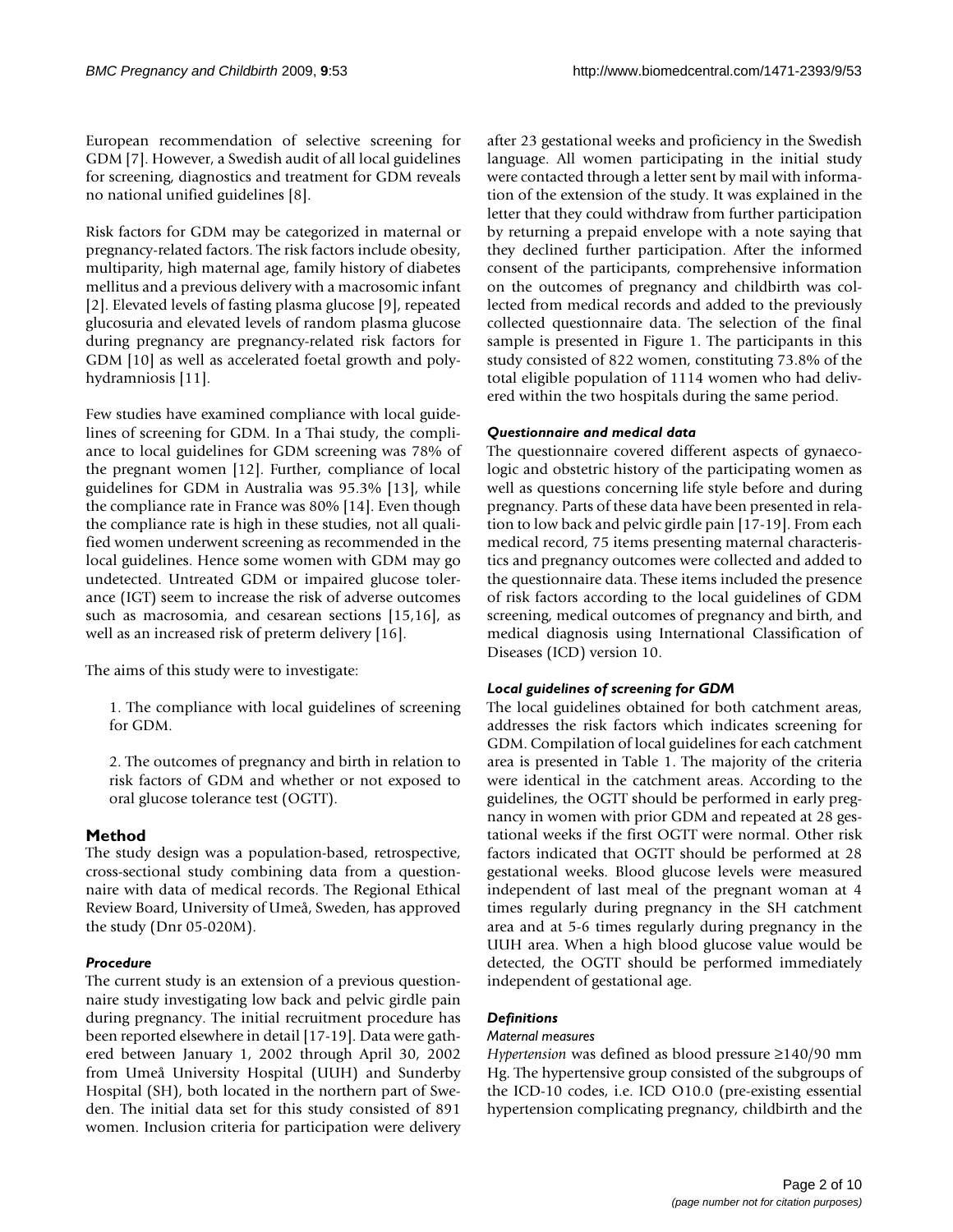<span id="page-2-0"></span>

## Figure 1 **The selection of the sample of participants**.

puerperium) and ICD O13 (gestational [pregnancyinduced] hypertension without significant proteinuria).

*Preeclampsia* was defined as a blood pressure ≥140/90 mm Hg with proteinuria of  $\geq 1+$  on a dipstick. The ICD-10 codes of O14 (gestational [pregnancy-induced] hypertension with significant proteinuria with all subcodes) and O15 (eclampsia) were included as preeclampsia.

*Preterm birth* was defined as gestational age < 37 completed weeks. Gestational age was determined by ultrasound for almost all women.

*Oral glucose tolerance test (OGTT)* was used to screen for GDM. All women received 75 g glucose after ≥8 hours of fasting. Blood glucose level was measured after 2 hours.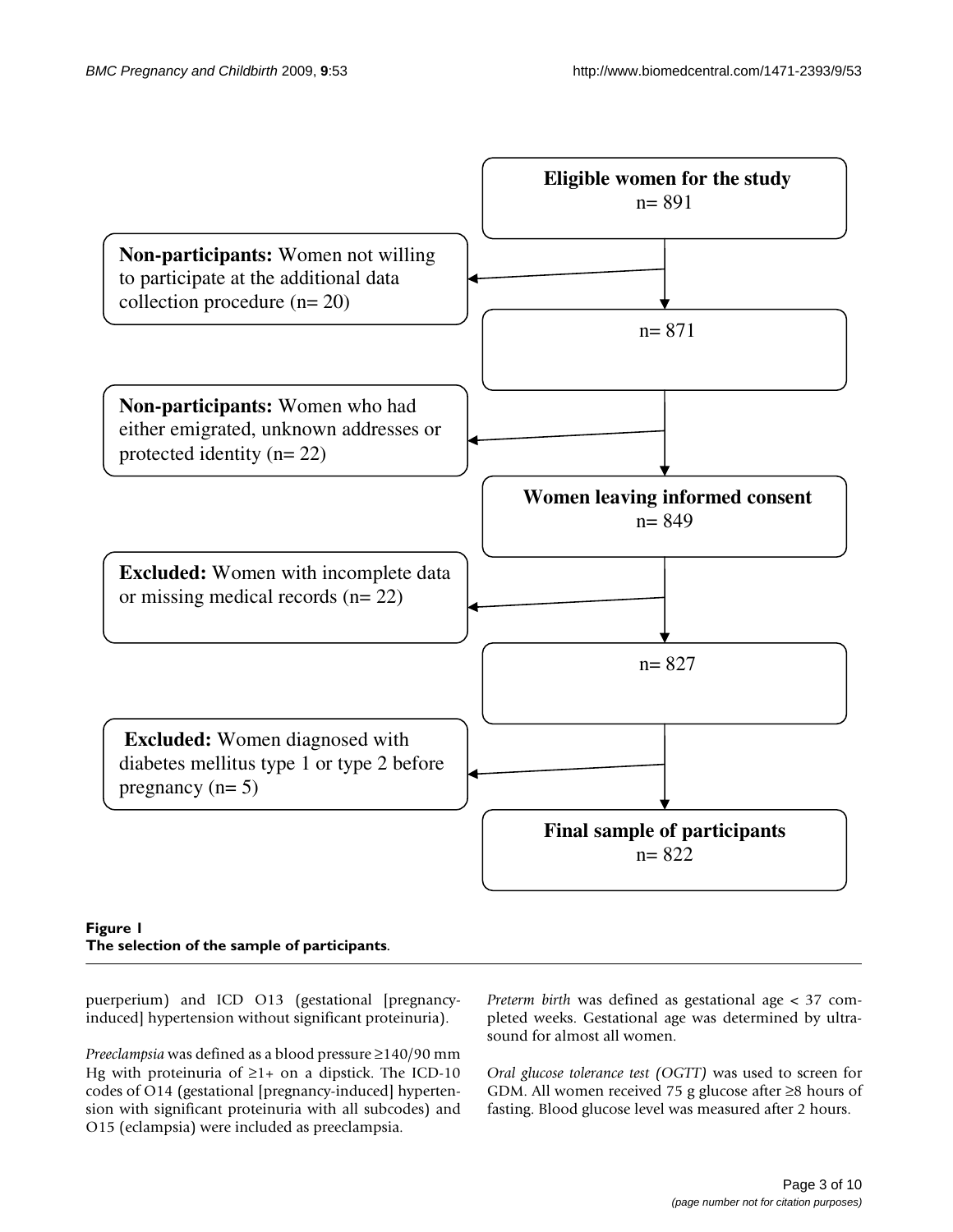| Criteria indicating OGTT screening for GDM Cut-off threshold at<br><b>OGTT</b> indicating GDM diagnosis | Umeå University Hospital UUH) Sunderby Hospital (SH) |            |
|---------------------------------------------------------------------------------------------------------|------------------------------------------------------|------------|
| Risk factors in medical history                                                                         |                                                      |            |
| Family history of diabetes (parents and siblings)                                                       | Yes                                                  | Yes.       |
| Previous pregnancy with GDM                                                                             | Yes                                                  | Yes        |
| Previous child with birth weight $\geq$ 4500 g                                                          | Yes                                                  | Yes.       |
| Maternal body weight before pregnancy (kg)                                                              | ≥90                                                  | ≥90        |
| Body Mass Index, BMI (kg/m <sup>2</sup> )                                                               | No.                                                  | $\geq$ 33  |
| Risk factors developed during pregnancy                                                                 |                                                      |            |
| Randomly controlled blood glucose level at any antenatal visit during<br>pregnancy (mmol/l)             | $\geq 8.0$                                           | $\geq 7.1$ |
| Accelerated fetal growth                                                                                | Yes                                                  | Yes        |
| Polyhydramniosis                                                                                        | Yes                                                  | Yes.       |
| Cut-off threshold at 75 g OGTT indicating GDM diagnosis                                                 |                                                      |            |
| 2 hours blood glucose value (mmol/l)                                                                    | ≥9.0                                                 | $\geq 8.9$ |

<span id="page-3-0"></span>**Table 1: Criteria indicating oral glucose tolerance test (OGTT) screening for gestational diabetes mellitus (GDM) and cut-off threshold value for GDM diagnosis according to the local guidelines 2002 within the two catchment areas.**

*Gestational diabetes mellitus* (GDM) was defined as the ICD-10 code O24.4 diabetes mellitus arising in pregnancy. The risk factors indicating OGTT screening as well as the cut-off threshold at OGTT identifying GDM diagnosis in the study regions are presented in Table [1](#page-3-0).

*Accelerated foetal growth* was defined when at least two values of the symfys-fundus measures exceeded >2 standard deviations (SD) recorded in the antenatal medical records. Furthermore, the ICD-10 code O36.6 (maternal care for excessive foetal growth) was also used for identifying cases with accelerated foetal growth. *Polyhydramniosis* was defined using the ICD-10 code O40 polyhydramniosis.

*Birth experience* was the women's overall estimation of the experience of birth. The women were asked to give a comprehensive assessment of their experience by marking a Visual Analogue Scale (VAS) from 0 to 10, where anchors where verbally defined as  $0 =$  most negative and  $10 =$  most positive.

#### *Neonatal measures*

*Macrosomia*, was defined as ICD-10 code of P08.0 (exceptionally large baby or a recorded birth weight ≥4500 g).

*Jaundice* was defined as ICD-code P59.0 (neonatal jaundice associated with preterm delivery) and P59.9 (neonatal jaundice, unspecified).

*Hypoglycemia* consisted of the ICD-10 codes P70.0 (syndrome of infant of mother with gestational diabetes) and P70.4 (other neonatal hypoglycemia).

#### *Non-participants*

Some available data from the questionnaires allowed comparisons between participants and non-participants.

The non-participants ( $n = 69$ ) did not differ significantly from participants ( $n = 822$ ) concerning maternal age, parity, educational level, gestational age at birth, mode of delivery, or birth experience. A comprehensive description of non-participants in the initial data collection has been reported elsewhere [\[18](#page-9-16)].

#### *Categorization of participants*

To compare the characteristics and outcomes of women with and without risk factors of GDM, the women were categorized into groups based on presence of risk factors as defined in the local guidelines (Figure [2](#page-4-0)). Firstly, all women were dichotomized with respect the presence or absence of GDM risk factors in their medical history. Secondly, within these two groups, all women were dichotomized with respect to developing GDM risk factors or not during pregnancy. Based on these categorizations, three groups of women with risk factors were identified.

1. Risk factor group1, R1: women with risk factors in medical history and additional risk factors developing during pregnancy.

2. Risk factor group 2, R2: women with risk factors in their medical history.

3. Risk factor group 3, R3: women with risk factors developing during pregnancy.

A fourth group of women with absence of any risk factors in their medical history or during pregnancy (normal group, NG) was also identified.

#### *Statistical analysis*

Statistical analyses were performed using the statistical software package (SPSS, version 16.0). For analyses of categorical variables, the Chi square-test was performed. For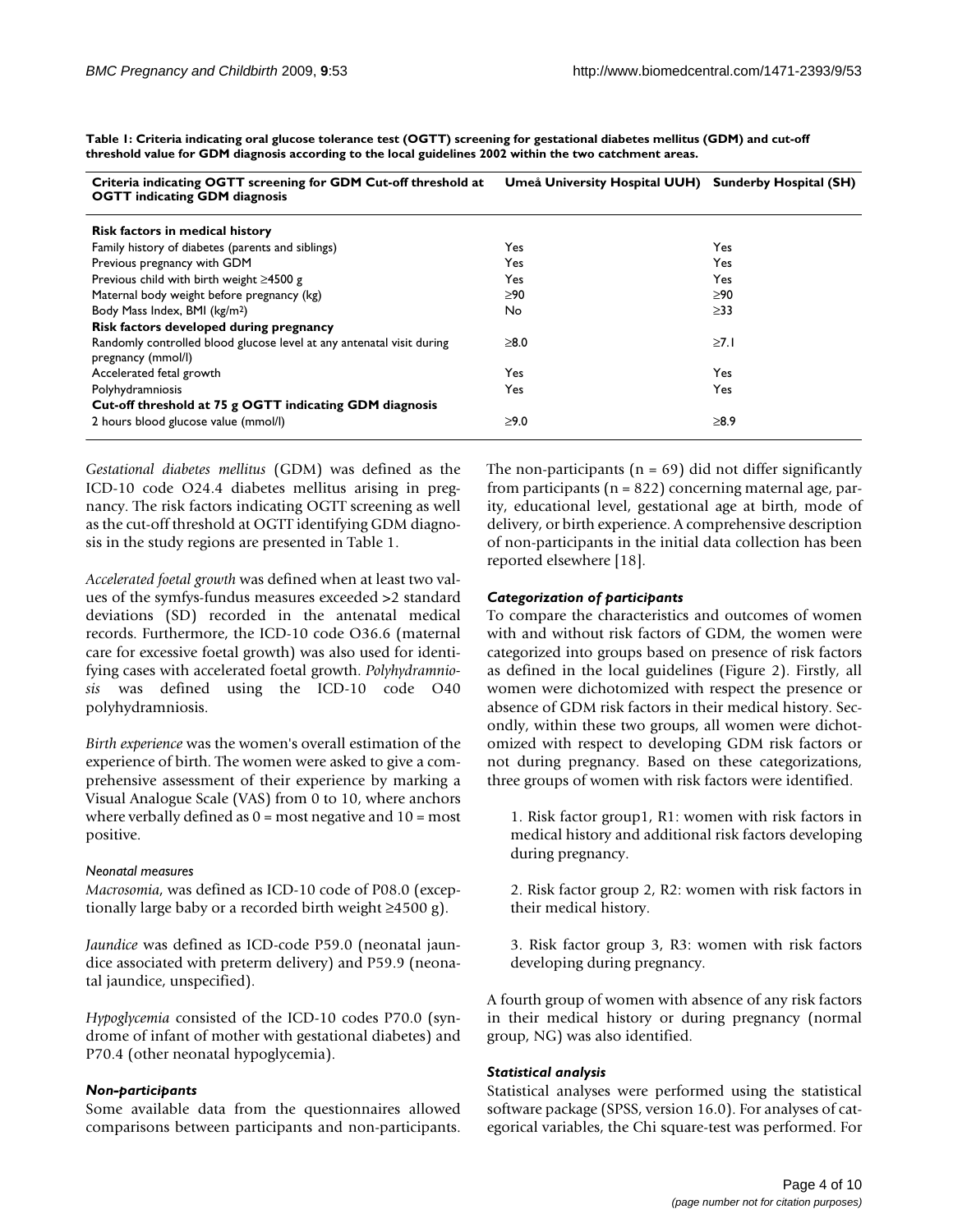<span id="page-4-0"></span>

# Categorization of participants dependin **Figure 2** g on presence of risk factors for GDM **Categorization of participants depending on presence of risk factors for GDM**.

small samples, the Fischer's exact test was applied. For normally distributed continuous variables, the Student's t-test and analysis of variance [ANOVA] were performed. The Bonferroni procedure was used to control for multiple testing. For variables with a skewed distribution, the Kruskal-Wallis and Mann-Whitney tests were applied. The level of significance was set at *p* = 0.05.

Univariate and stepwise multiple logistic regression analyses were used to investigate the association between exposures before and during pregnancy and outcomes of pregnancy and birth. The analyses of risk factors were conducted in two steps. All exposure variables were tested one by one in separate, univariate analysis. In a second step, all statistically significant variables in the univariate analysis were tested using multivariate logistic regression analysis. Significant variables were entered in a stepwise manner. Results from the final model are presented as odds ratios (ORs) with confidence interval (CI) 95%.

Three models were tested in the analysis. Model 1 consisted of the group of women fulfilling the criteria of OGTT being correctly exposed to the test and the normal

group of women with absence of GDM risk factors in their medical history and during pregnancy. Model 2 was based on the group of women fulfilling the criteria of OGTT and not being exposed to the test, and the normal group of women with the absence of GDM risk factors in their medical history and during pregnancy. Finally, the third model consisted of the women who fulfilled the criteria, but were not exposed to the test and the women fulfilling the criteria for OGTT and correctly exposed to the test.

#### *Validity of the data*

The internal and external validity of the questionnaire has been discussed elsewhere. Twenty-five women completed an identical questionnaire two to three weeks after the first questionnaire and the consistency between the two sets was high, with total agreement in majority of questions [\[17-](#page-9-14)[19\]](#page-9-15).

To test the internal validity of data from the medical records, a control of 50 randomly selected medical journals was performed. Of the 3 750 items controlled, 5 items (0.1%) of incorrect data excerption were found and corrected.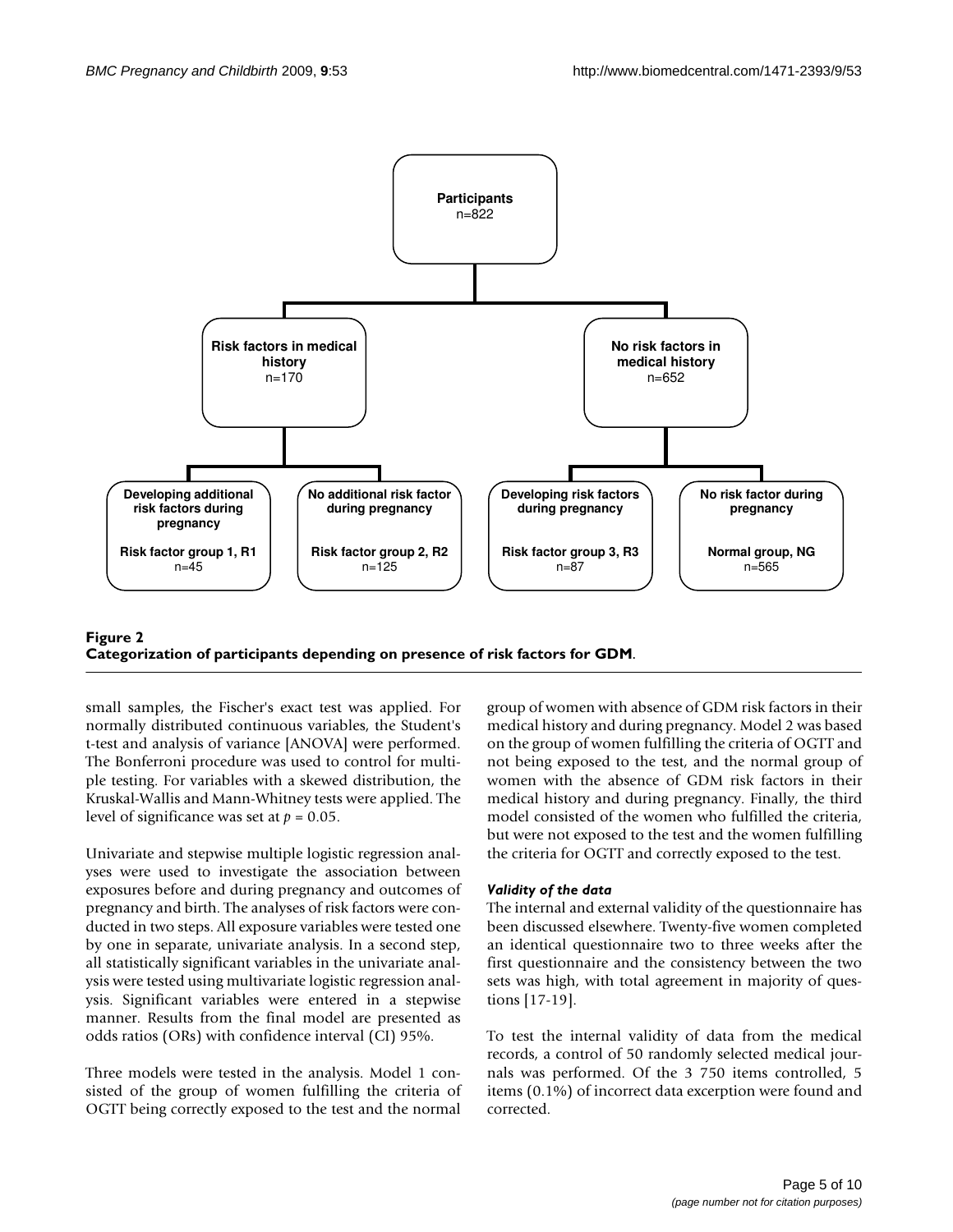#### **Results**

#### *Risk factors and OGTT*

At the first antenatal visit, at least one risk factor for GDM in the medical history as stipulated in the local guidelines was reported by 170 (20.7%) women. There were no significant differences in prevalence of risk factors in medical history between the two catchment areas. Among the women with risk factors in their medical history diabetes mellitus in family was the most frequent risk factor (61%), followed by maternal body weight of 90 kg or more and/or BMI ≥33 (38%), previous infant with birth weight of 4500 g or more (14%) and previous pregnancy with GDM (1%). As presented in Additional file [1,](#page-8-0) women with risk factors in their medical history reported more problems related to life style and had lower educational level. Most women were married or cohabiting with their partner. The women with risk factors in their medical history described their work as being less intellectually stimulating  $(71.3\% \text{ vs. } 81.5\%, \text{ p} = 0.034)$ . No differences were found regarding other aspects of the work such as the work being sedentary or psychologically demanding. Furthermore, there were no significant differences concerning the evaluation of the relationship with spouse/partner and satisfaction with sex-life.

Risk factors developing during pregnancy were reported in 132 pregnancies (15.9%). Additional file [1](#page-8-0) presents maternal characteristics of pregnant women with risk factors for GDM in their medical history and/or developing during pregnancy and pregnant women with no risk factors for GDM in their medical history. Of the 132 women, 45 women (33.6%) already had at least one risk factor for GDM in their medical history. The most frequent risk factor developed during pregnancy was accelerated foetal growth (59%), followed by random high blood glucose value (42%) and polyhydramniosis (1%). The women developing risk factors during pregnancy were significantly heavier, 74.6 ( $\pm$  16.9) kg vs. 65.5 ( $\pm$  11.2) kg, p < 0.001 and correspondingly presenting a higher BMI 27.8  $(\pm 5.9)$  vs. 24.3  $(\pm 4.0)$ , p < 0.001 compared to women not developing risk factors of GDM during pregnancy. No other significant differences were observed between the women developing risk factors during pregnancy and those who did not.

The 257 women included in the categories R1, R2 and R3 (ie. 31.3% of the total sample) fulfilled criteria for performing OGTT as stipulated in the local clinical guidelines. However, only 84 women were actually exposed to OGTT according to their medical records (Additional file [1\)](#page-8-0). Five of the 84 women had no indication of OGTT presented in their medical records (although performed), leaving 79 out of 257 (30.7%) women correctly exposed to OGTT. Seven women (8.8%) of the women correctly exposed of OGTT were diagnosed with GDM. Women in

R1 underwent an OGTT significantly more often compared to the women in R2 or R3. Obesity was the most frequent risk factor (in the medical history) in combination with accelerated foetal growth during pregnancy in the R1. Family history of diabetes mellitus was the most prevalent risk factor for R2. Among the women in R3, accelerated foetal growth was the most prevalent risk factor. As presented in Additional file [1](#page-8-0), the women included in the R1 were significantly more obese than the women included in the other risk factor groups, even when a body weight ≥90 kg was one of the risk factors.

#### *Outcomes of pregnancy and birth in relation to risk factor groups*

The outcomes of pregnancy and birth in relation to risk factor groups are presented in Table [2.](#page-6-0) The mean birth weight was significantly higher in R1 and R3 as well as the mean placenta weight in relation to NG. The correlation coefficient between birth weight and placental weight (subjects with twin pregnancies and/or preterm birth were excluded from the analysis) was  $r^2 = 0.41$ ,  $p < 0.001$ . Similar results for the four subgroups were  $r^2$  (R1) = 0. 51,  $r^2$  $(R2) = 0.42$ ,  $r^2(R3) = 0.39$  and  $r^2(NG) = 0.34$ . There were no significant differences between the subgroups concerning mode of delivery, preterm delivery, induction of labour, haemorrhage, Apgar score, pH of the umbilical cord blood, and proportion of children referred to neonatal intensive care unit. Nor were there any significant differences concerning jaundice or hypoglycaemia of the infant observed. Women developing risk factors during pregnancy (R1 and R3) had significantly more often been exposed to induced labour (19% vs.  $12\%$ , p = 0.037) compared to women with no risk factors during pregnancy (R2 and NG). The birth experience did not show significant differences between the subgroups, although women with risk factors in their medical history (R1 and R2) expressed significantly more negative birth experience scores; 7.6  $(\pm$ 2.4) vs. 8.0 ( $\pm$  2.0), p = 0.026 compared to women with no risk factors in their medical history (R3 and NG).

#### *Risk of macrosomic infant*

In univariate logistic regression analysis, delivery of macrosomic infant was significantly associated with the determinants: multiparity  $(≥3$  children), education lower than university level, previous infant with macrosomia, maternal bodyweight ≥90 kg, accelerated foetal growth, being correctly exposed to OGTT and weight gain of 16 kg or more during pregnancy. In the stepwise multiple logistic regression model, the determinants previous infant with macrosomia (OR 17.77, 95% CI 1.38-229.15) and maternal body weight ≥90 kg at entrance of pregnancy (OR 17.80, 95% CI 1.06-299.40) remained significant.

R1 demonstrated an increased risk of a macrosomic infant (OR 5.65, 95% CI 2.64-12.11) as did R3 (OR 3.48, 95%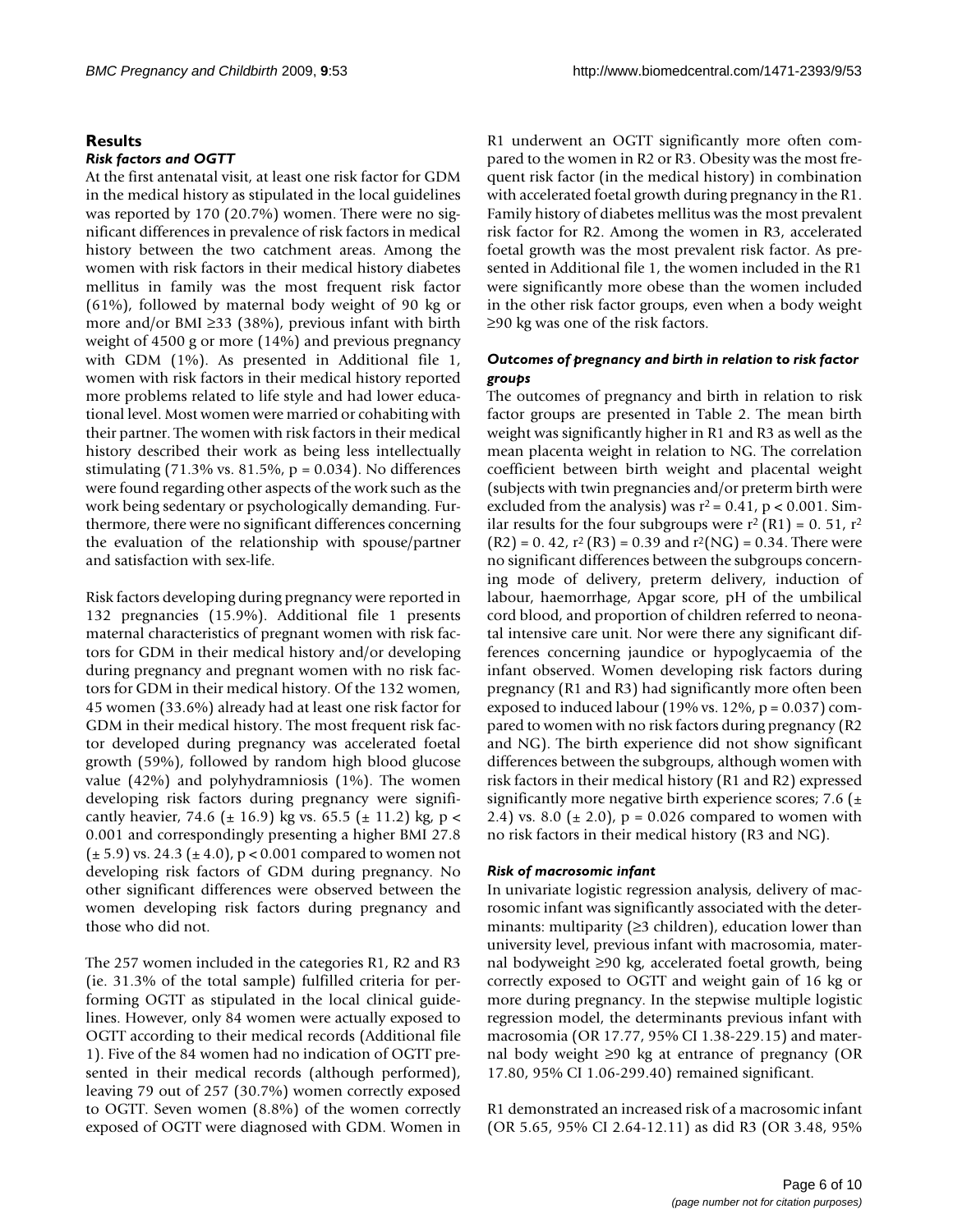|                                                                                      | Risk factors for GDM in medical history<br>$(n = 170)$ |                                                        | No risk factors for GDM in medical history<br>$(n = 652)$ |                                              | P value |
|--------------------------------------------------------------------------------------|--------------------------------------------------------|--------------------------------------------------------|-----------------------------------------------------------|----------------------------------------------|---------|
|                                                                                      | Risk factor group 1,<br>R <sub>It</sub><br>$(n = 45)$  | Risk factor group 2.<br>R2 <sup>†</sup><br>$(n = 125)$ | Risk factor group 3,<br>R3 <sup>†</sup><br>$(n = 87)$     | Normal group, NG <sup>+</sup><br>$(n = 565)$ |         |
| Maternal weight gain in<br>kg during pregnancy,<br>mean $(\pm SD)$                   | $11.0^{+} (\pm 7.3)$                                   | $12.4 (\pm 5.5)$                                       | $13.8^2 (\pm 5.7)$                                        | $12.8 (\pm 4.8)$                             | 0.028   |
| <b>Highest systolic blood</b><br>pressure (mm Hg),<br>median (25 - 75 quartiles)     | $1402$ (125-147)                                       | $1302$ (120-140)                                       | $1302$ (120-135)                                          | $1252$ (120-133)                             | < 0.001 |
| Highest diastolic blood<br>pressure (mm Hg),<br>median (25 - 75 quartiles)           | $873$ (80-95)                                          | 80 (75-85)                                             | 80 (75-85)                                                | 80 (73-84)                                   | < 0.001 |
| <b>Highest random blood</b><br>glucose value (mmol/l),<br>median (25 - 75 quartiles) | $6.74(5,7-8,0)$                                        | $5.7(5,3-6,2)$                                         | $6.74(5,6-7,7)$                                           | $5.6(5, 1-6, 2)$                             | < 0.001 |
| Proteinurea during                                                                   | 18 (40%)                                               | 25 (20%)                                               | 18(21%)                                                   | 112(20%)                                     | 0.017   |
| pregnancy<br>Preeclampsia, ICD-10<br>codes O14+O15                                   | 5(11%)                                                 | 6(5%)                                                  | 4 (5%)                                                    | 22 (4%)                                      | 0.172   |
| <b>Gestational weeks at</b><br><b>birth</b> , mean $(\pm SD)$                        | 39.1 (± 1.89)                                          | 39.0 $(\pm 2.22)$                                      | 39.1 $(\pm 2.24)$                                         | 39.0 $(\pm 2.16)$                            | 0.964   |
| Birth weight of child $(g)$ ,<br>mean $(\pm SD)$                                     | 3958 <sup>5</sup> (± 673)                              | $35705$ (± 709)                                        | $37735$ (± 703)                                           | 3469 ( $\pm$ 600)                            | < 0.001 |
| Weight of placenta $(g)$ ,<br>median (25-75 quartiles)                               | 692 <sup>6</sup> (609-800)                             | 632 <sup>6</sup> (520-705)                             | 670 <sup>6</sup> (600-790)                                | 585 <sup>6</sup> (509-660)                   | < 0.001 |
| Birth experience*, mean<br>$(\pm SD)$                                                | 7.36 $(\pm 2,3)$                                       | $7.69 (\pm 2.5)$                                       | 7.74 $(\pm 2,4)$                                          | $8.04 (\pm 1.9)$                             | 0.064   |

<span id="page-6-0"></span>**Table 2: Statistical comparisons of outcomes of pregnancy and birth for women in study groups**

† R1: Women with risk factors for GDM in medical history and developing additional risk factors during pregnancy, R2: Women with risk factors for GDM in medical history and not developing additional risk factors during pregnancy, R3: Women with no risk factors for GDM in medical history and developing additional risk factors during pregnancy and NG: Women with no risk factors for GDM in medical history nor during pregnancy \* The women's overall experience of birth was expressed on a scale where the anchors where verbally defined as 1 = very negative and 10 = very positive.

<sup>1</sup>/R1 vs. R3 p-value = 0.022; <sup>2</sup>/R1 vs. NG p < 0.001, R1 vs. R2 p = 0.004, R1 vs. R3 p = 0.003, R2 vs. NG p = 0.032, R2 vs. R3 p = ns, R3 vs. NG p = 0.022; 3/R1 vs. R2, R3 and NG p < 0.001; 4/R1 and R3 vs. R 2 and NG p < 0.001; 5/R1 and R3 vs. NG p < 0.001, R1 vs. R2 p = 0.003; 6/R1 vs. NG p  $<$  0.001, R1 vs. R2 p = 0.004, R1 vs. R3 ns, R2 vs. NG p = 0.004, R2 vs. R3 p = 0.04, R3 vs. NG p  $<$  0.001

CI 1.27-9.57) in relation to NG. Adjusting for multiparity (≥3 children), education less than university level, maternal body weigh ≥90 kg at entrance of pregnancy and weight gain of ≥16 kg, R1 had a substantially increased risk (OR 9.33, 95% CI 2.65-32.87) of giving birth to a macrosomic infant as did women in R3 (OR 12.96, 95% CI 1.33-126.63) compared to NG.

#### *Outcomes of pregnancy and birth for women correctly exposed to OGTT and women fulfilling criteria of OGTT but not exposed to OGTT*

R2 and R3 had an increased risk of non-exposure to OGTT in relation to R1 (R2: OR 7.01, 95% CI 3.30-14.89 and R3: OR 8.49, 95% CI 3.75-19.21). As presented in Additional files [2](#page-8-1) and [3](#page-8-2), women fulfilling criteria of OGTT and correctly exposed to OGTT and the women fulfilling criteria but not exposed, gave birth to infants with macrosomia significantly more frequent compared to NG. In the stepwise multiple regression, the risk of an infant with macrosomia was more than 4-folded for the women correctly exposed to OGTT and more than 5-folded for the women not exposed to OGTT. As presented in Additional file [4,](#page-9-17) in the univariate analysis, women fulfilling criteria, however not exposed to OGTT presented decreased risk of obesity, diastolic blood pressure of ≥140 mm Hg, proteinuria and macrosomia. Further, a more negative birth experience was found among these women compared to women correctly exposed to OGTT. However, in the stepwise multiple regression analysis, only the outcome of a decreased risk of developing proteinuria during pregnancy remained significant. Adjusting for all risk factors of GDM (as defined in the local guidelines), women with the lowest education level had an increased risk (OR 6.19, 95% CI 1.58-24.27) of not being correctly exposed to OGTT when fulfilling the criteria for performing the test in relation to women with university education.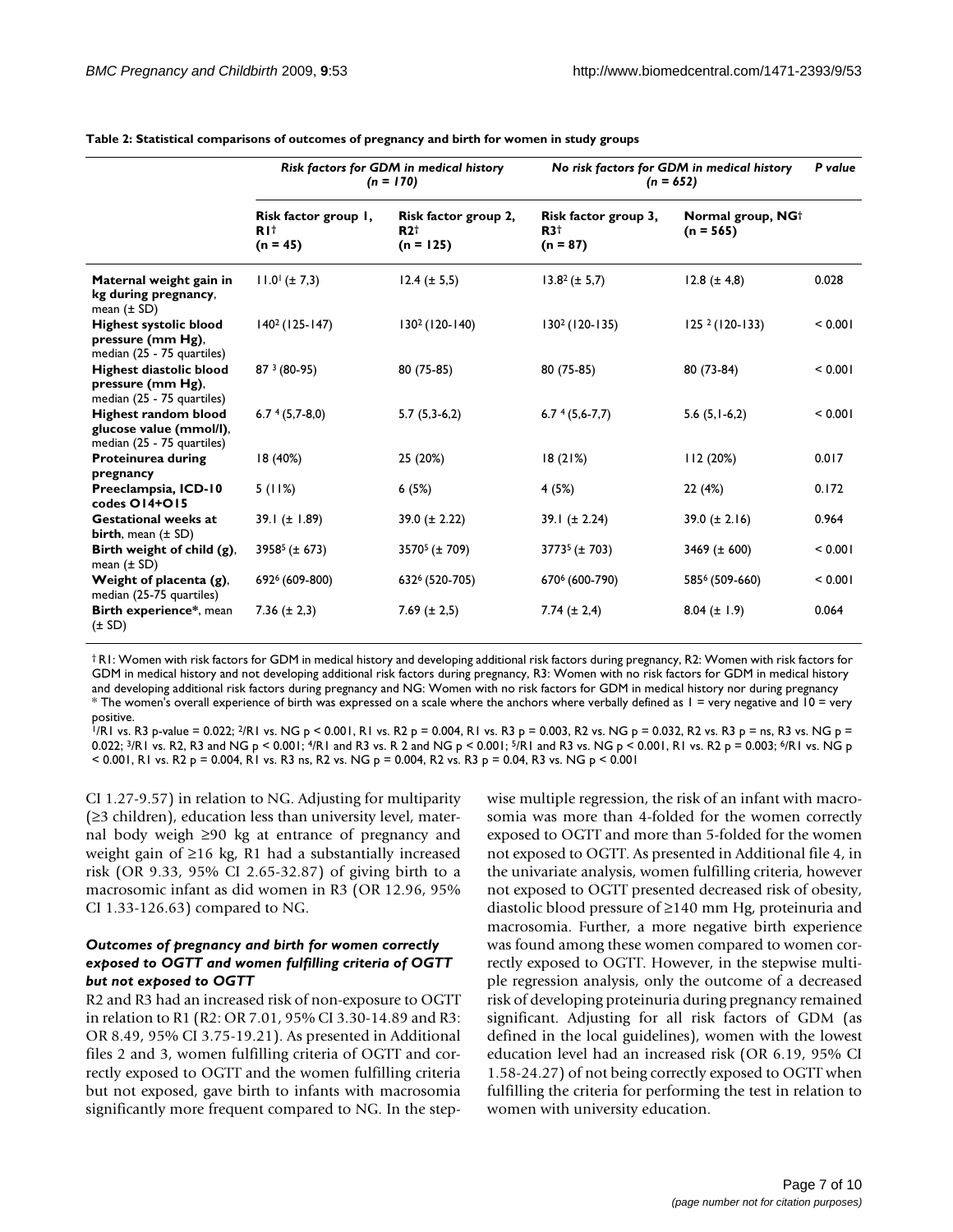# **Discussion**

The findings in this study within a Swedish context indicate surprisingly low compliance with the local guidelines for screening pregnant women for GDM. Close to one third of all pregnant women presented at least one risk factor of GDM in their medical history or a risk factor developing during pregnancy. Furthermore, women developing risk factors for GDM during pregnancy were at increased risk of giving birth to an infant with macrosomia.

In the 1990s in Australia, half of the pregnant women were not screened for GDM during pregnancy despite the recommendation of OGTT screening for all pregnant women [\[20](#page-9-18)]. In the last couple of years, the reported compliance ranged from 78% - 92.1% [\[12](#page-9-9)[-14](#page-9-11)]. These studies demonstrate considerably higher prevalence of performed screening for GDM compared to our study. The current study did not investigate the possible causes to the low compliance to the local guidelines of screening for GDM. The women were commonly referred to the clinical laboratory at the local health care centre or the nearby hospital for the performance of OGTT. This situation might have negatively influenced the patient adherence in relation to OGTT performed within the midwifery service. Another possible explanation could be that some pregnant women might have refused to undergo OGTT. Further, risk factors in the medical history might not have been correctly observed by the midwives. The medical history was routinely requested at the first antenatal visit, but by the time of arrangement for the OGTT, this initial information of risk factors might have been overlooked.

Obesity is one of the risk factors indicating screening for GDM, and obesity might be a sensitive topic to approach for midwives. It has been reported that nurses are aware of the obesity stigma, which implies communication tactics, such as softening the terms and avoiding the term 'obesity' due to its negative connotations. This strategy has been applied to deal with the sensitivity and maintain good relationship [[21\]](#page-9-19). Moreover, by increasing the knowledge and competence of midwives in addressing sensitive issues, improved communication skills might be achieved, which may be beneficial for the pregnant women.

The prevalence of the risk factors for GDM in the medical history in a Swedish population has previously been estimated to reach 15.8%. This estimation is based on the risk factors family history of diabetes mellitus, maternal body weight ≥90 kg, prior delivery of an infant of ≥4500 g (ie. macrosomia) or prior GDM [[3](#page-9-2)]. In our study, the prevalence of risk factors among the pregnant population was higher; 20.7% of the pregnant women had at least one of the risk factors for GDM in their medical history. Adding the risk factors developing during pregnancy, almost one third (31.3%) of all pregnant women had risk factors indicating risk for developing GDM. Despite the recommendations of OGTT stipulated in the local guidelines, merely one in three pregnant women with risk factors underwent an OGTT. In the present study, the local guidelines indicated a body weight of 90 kg as a cut-off value for screening because of obesity. This cut-off level may be questioned since a short woman with a body weight below the cut-off level may be obese, hence at risk for GDM. This was the case in our material as 6% of the participants with absence of risk factors in the medical history had a BMI corresponding to obesity, but did not fulfill the criteria of the risk factor body weight in the local guidelines. The risk of development of GDM during pregnancy is doubled at BMI 25-29.9 and six-folded at BMI ≥30 compared to pregnant women with normal BMI [\[22](#page-9-20)]. A national audit of all local guidelines for GDM screening in Sweden shows that a cut-off value of 90 kg for body weight as an indicator for obesity was applied in 28% of the local guidelines [[8](#page-9-5)].

There is an ongoing international debate on the value of GDM screening programs. There are some suggestions that screening for GDM in all pregnant women may improve maternal and foetal outcomes [\[23](#page-9-21)[,24](#page-9-22)], and some evidence that treatment of GDM after 24 gestational weeks improves maternal and foetal outcomes [[24\]](#page-9-22). Others propose temporary suspension of the screening and treatment for GDM or elevating the cut-off threshold indicating a GDM diagnosis until a clear benefit of an intervention has been presented [\[25](#page-9-23)]. In Sweden, there is no national consensus addressing the screening for GDM, thus there are regions with general screening as well as regions with selective screening based on risk factors [[8](#page-9-5)]. In a recent publication from the Hyperglycemia and Adverse Pregnancy Outcome (HAPO) study, the authors conclude that there is no specific threshold at which risks for adverse outcomes increase. Increased birth weights are observed even when maternal blood glucose level is below the values indicating GDM [[26\]](#page-9-24). The same relation may be the case in our study as R1 and R3 demonstrated significantly higher random glucose levels and further, an increased risk of delivery of a macrosomic infant.

Strong associations with subsequent development of diabetes mellitus type 2 (DM2) after GDM have been reported. A systematic review reports that the cumulative incidence after the index pregnancy with GDM ranges between 2.6% to over 70% depending on the follow-up period [[27\]](#page-9-25). Recently, the increased risk of DM2 after a previous GDM was estimated to more than 7-folded in relation to women with normal blood glucose levels during pregnancy [[28](#page-9-26)]. Scandinavian studies show that 35 - 41% of women with previous GDM develop DM2 within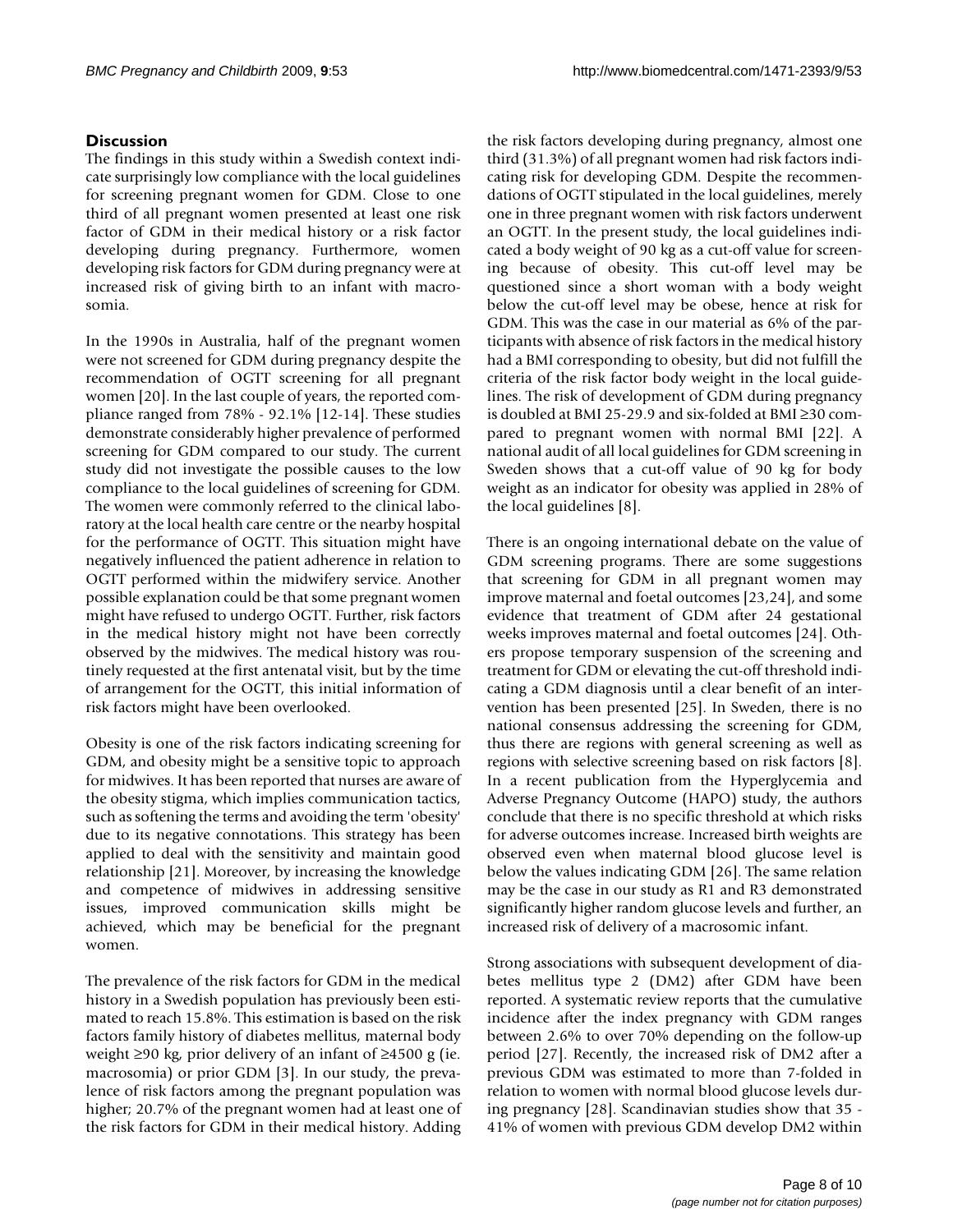10 - 15 years [[29](#page-9-27),[30\]](#page-9-28). Regarding these aspects, the low compliance to the local guidelines in our study must be considered disadvantageous. Close to one third of the pregnant women in the current study was characterized by having at least one risk factor for developing GDM during pregnancy, a situation that highlights an increasing problem within public health of women. Evidently, not all women with risk factors for GDM will develop GDM during pregnancy; however the midwives identify women with a number of health problems who might benefit from health interventions that could improve women's future health.

#### *Methodological considerations*

In Sweden, almost all deliveries take place in hospitals. Since less than 0.5/1000 are planned home births [\[31](#page-9-29)], the population-based design with data collection before discharge from hospital after childbirth accurately reflect the population. The validity of the data from the questionnaires has been extensively discussed elsewhere [\[17](#page-9-14)[-19](#page-9-15)]. The current study combined data from medical records with self-reported results from a questionnaire. Furthermore, the data were collected within two separate regions in the northern part of Sweden.

A retrospective data collection procedure may induce recall-bias. However, the accuracy of perinatal information has been reported as very good even four to six years after childbirth [[32\]](#page-9-30). The data from the women were collected within the first days after delivery and birth in our study, which most probably will account for accurate memories and statements by the participants. However, the accuracy of midwives' and physicians' documentation may be questioned. The documentation in medical records by midwives and physicians show that midwives have higher accuracy of recorded medical conditions, pregnancy complications, intrapartum and postpartum events than physicians in a study in the USA [\[33](#page-9-31)]. A validation of the excerpted data in the current study was performed showing that only a few items were incorrect.

In order to improve the compliance to the local guidelines, the OGTTs could preferably be performed within the midwifery service. Furthermore, there is a need of national consensus of the design of a screening program for GDM. Further studies should address the issue of compliance with local guidelines to verify whether these findings are general. Future studies may address midwives' attitudes toward obesity and women with low educational levels. Furthermore, investigation of whether interventions regarding diet and blood glucose levels may influence the prevalence of macrosomia among women developing risk factors during pregnancy should be conducted.

#### **Conclusion**

In conclusion, a surprisingly low compliance with the local guidelines of screening for GDM was found. Furthermore, the prevalence of the risk factors for GDM in our study was almost doubled compared to previous Swedish studies. Pregnant women developing risk factors of GDM during pregnancy were found to be at increased risk of giving birth to an infant with macrosomia.

## **Competing interests**

The authors declare that they have no competing interests.

# **Authors' contributions**

MP participated in the design of the study, carried out the excerption of data from medical records, performed the statistical analysis in collaboration with IM, and drafted the manuscript. AW participated in the design of the study, and has contributed to the analysis and final manuscript. IM participated in the design of the study, and supervised the statistical analysis and contributed to the manuscript. All authors read and approved the final manuscript.

# **Additional material**

#### <span id="page-8-0"></span>**Additional file 1**

*Statistical comparisons of maternal characteristics of study groups. The data provided represent the statistical comparison of maternal characteristics of the study groups.* Click here for file [\[http://www.biomedcentral.com/content/supplementary/1471-](http://www.biomedcentral.com/content/supplementary/1471-2393-9-53-S1.DOC) 2393-9-53-S1.DOC]

# <span id="page-8-1"></span>**Additional file 2**

*Odds ratios (ORs) and their 95% confidence intervals (CIs) for outcomes of pregnancy and birth for women correctly exposed to OGTT in relation to women not fulfilling criteria for OGTT in univariate and stepwise multivariate logistic regression. Numbers included in analyses are specified for each variable. The data provided represent the outcomes of pregnancy and birth for women correctly exposed to OGTT in relation to women not fulfilling criteria for OGTT.*

Click here for file

[\[http://www.biomedcentral.com/content/supplementary/1471-](http://www.biomedcentral.com/content/supplementary/1471-2393-9-53-S2.DOC) 2393-9-53-S2.DOC]

# <span id="page-8-2"></span>**Additional file 3**

*Odds ratios (ORs) and their 95% confidence intervals (CIs) for outcomes of pregnancy and birth for women fulfilling criteria for OGTT, however not exposed to OGTT in relation to women not fulfilling criteria for OGTT in univariate and stepwise multivariate logistic regression. Numbers included in analyses are specified for each variable. The data provided represent the outcomes of pregnancy and birth for women fulfilling criteria for OGTT, however not exposed to OGTT in relation to women not fulfilling criteria for OGTT.*

Click here for file

[\[http://www.biomedcentral.com/content/supplementary/1471-](http://www.biomedcentral.com/content/supplementary/1471-2393-9-53-S3.DOC) 2393-9-53-S3.DOC]